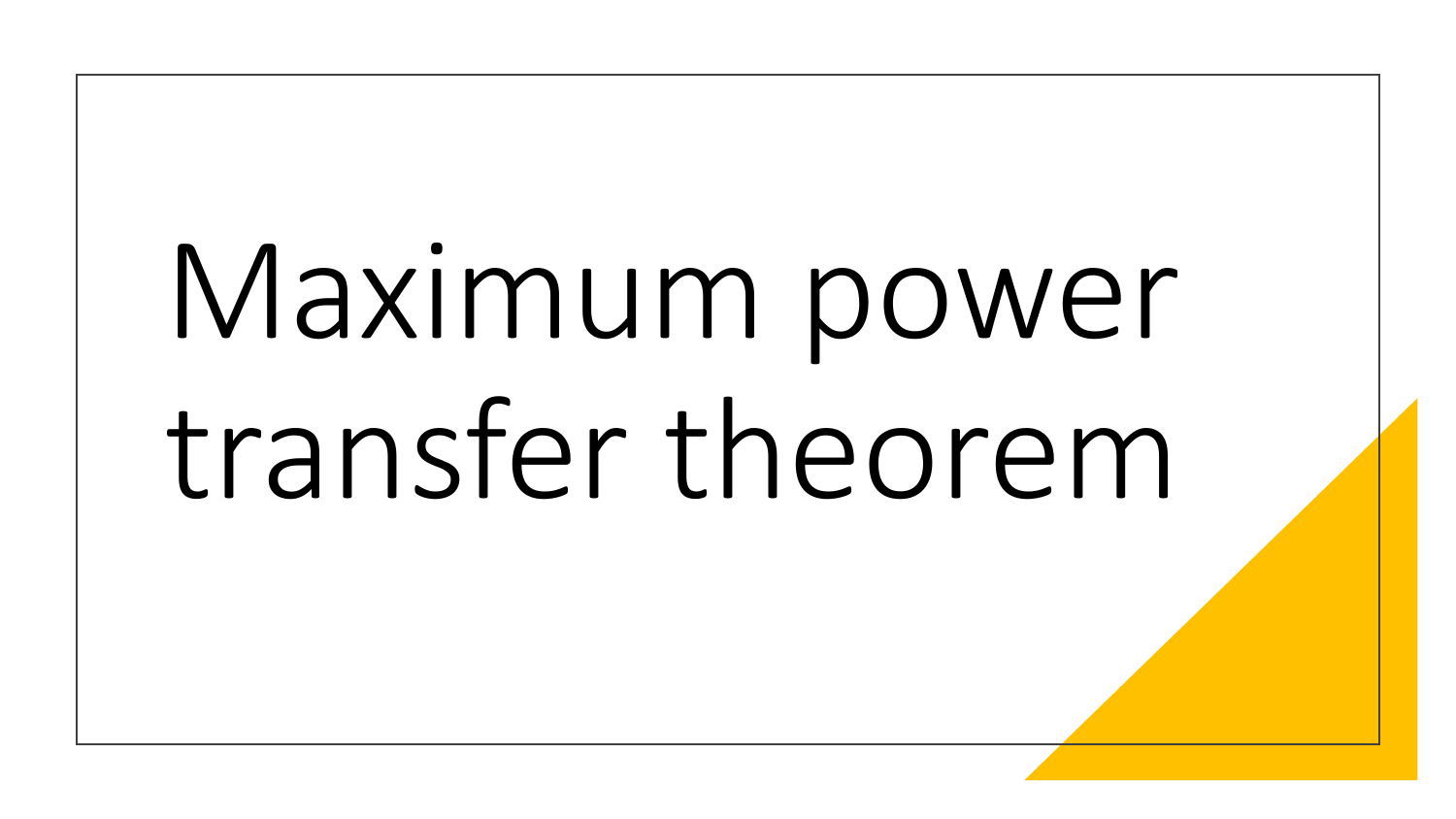# Maximum Power Transfer Theorem

- DC voltage source will deliver maximum power to the variable load resistor only when the load resistance is equal to the source resistance.
- AC voltage source will deliver maximum power to the variable complex load only when the load impedance is equal to the complex conjugate of source impedance.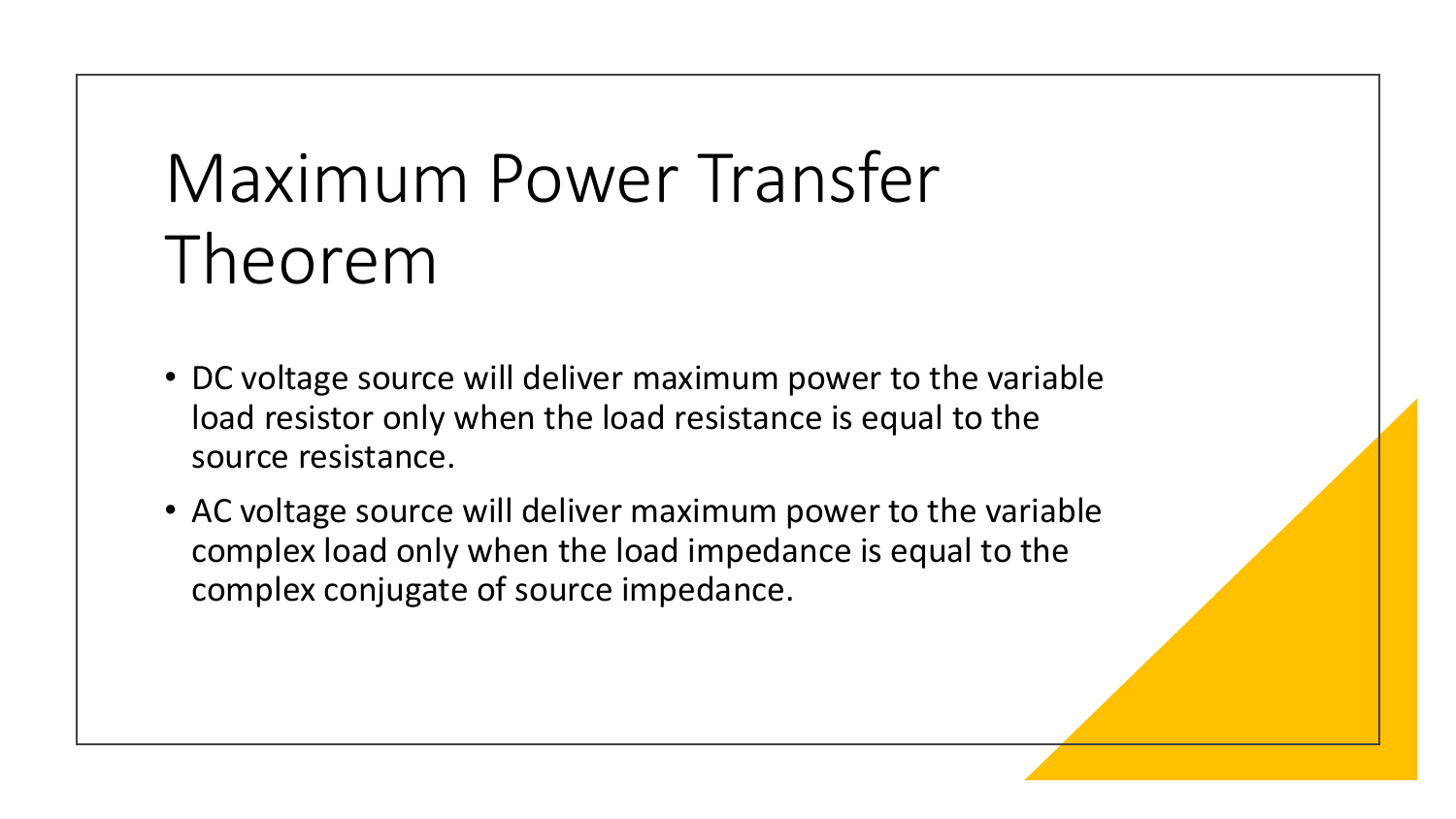# Proof of Maximum Power Transfer Theorem



- Transform any linear network or circuit to the *two parts.*
	- ➢*Equivalent source (use Thevenin's theorem/Norton's theorem)*

 $\blacktriangleright$  *Load*  $R_L$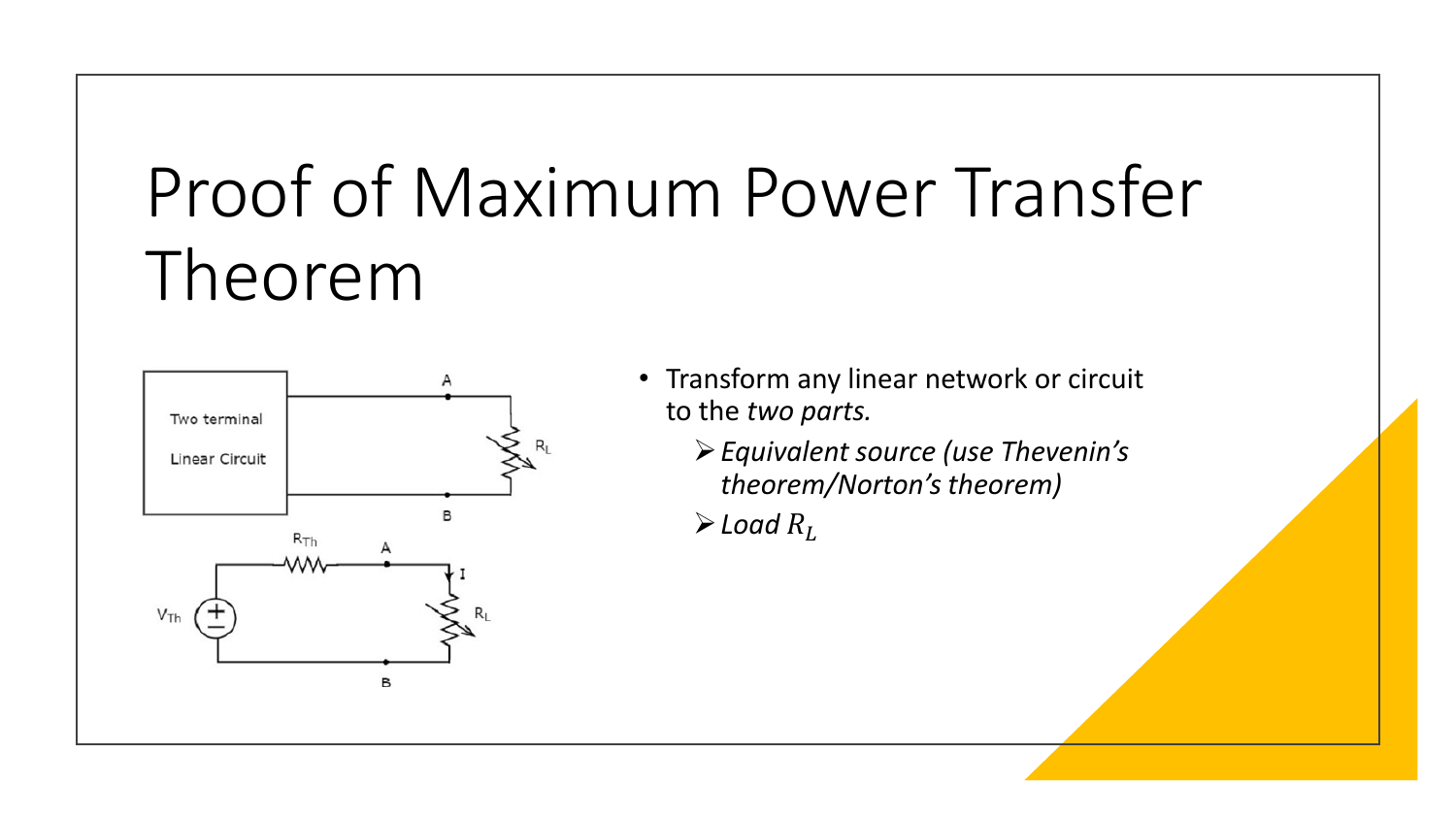## Proof of Maximum Power Transfer Theorem

- The amount of power dissipated across the load resistor is $P_L = I^2 R_L$
- Substitute  $I = \frac{V_{TH}}{R}$  $R_{TH}$ + $R_L$ (from thevenin's theorem)
- Then  $P_L = \left(\frac{V_{TH}}{R_{T} + V}\right)$  $R_{TH}$ + $R_L$ 2  $R_L$
- For maximum or minimum, first derivative will be zero. So, differentiate above equation with respect to *R<sup>L</sup>* and make it equal to zero.
- We get a condition that  $R_{L=1}R_{TH}$
- That means, if the value of load resistance is equal to the value of source resistance. i.e., Thevenin's resistance, then the power dissipated across the load will be of maximum value.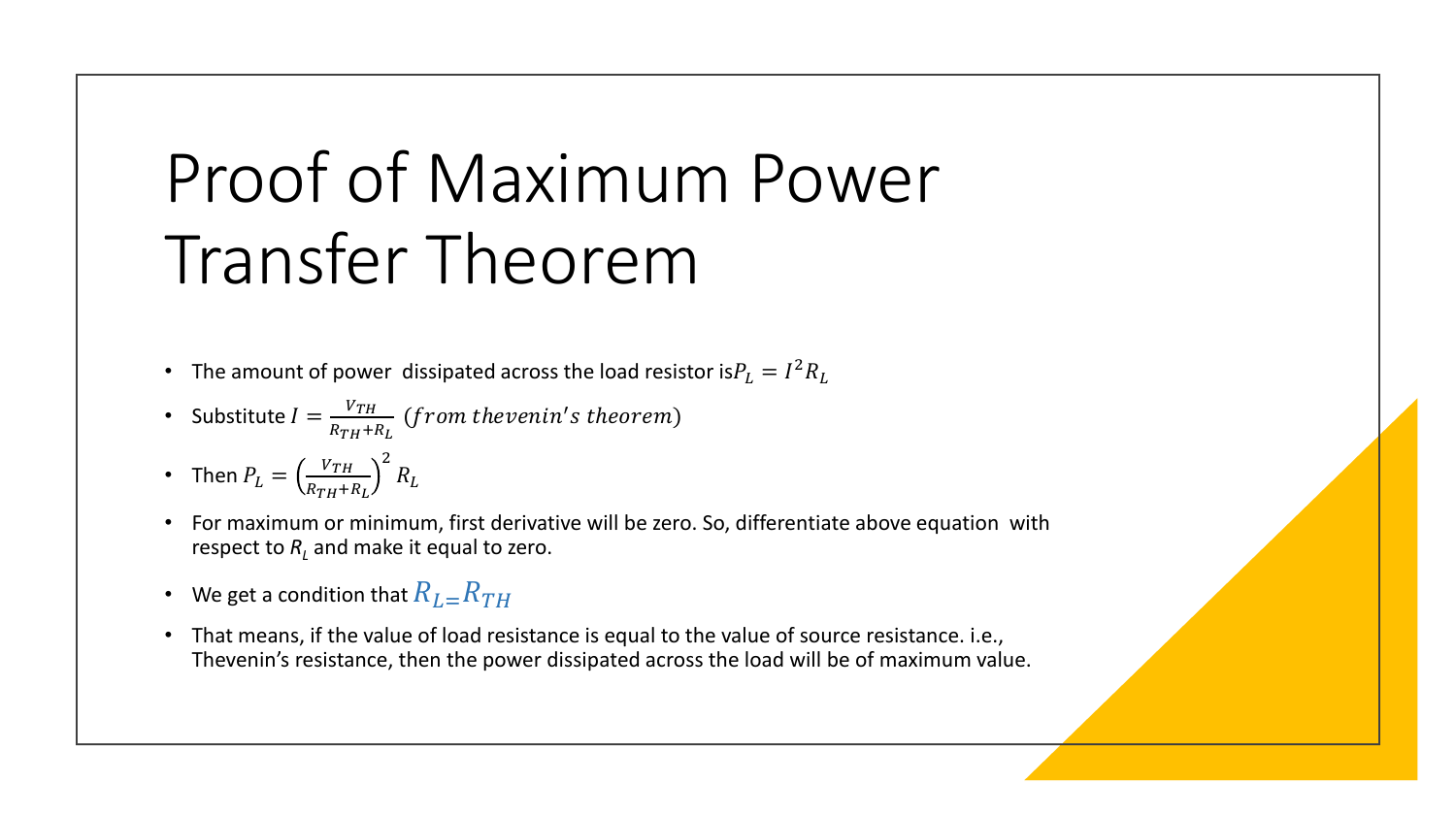## The value of Maximum Power Transfer

• Substitute  $R_L = R_{TH}$  and  $P_L = P_{MAX}$  in  $P_L =$  $V_{TH}$  $R_{TH}$ + $R_L$ 2  $R_L$ 

• We get, 
$$
P_{MAX} = \frac{V_{TH}^2}{4R_{TH}} = \frac{V_{TH}^2}{4R_L}
$$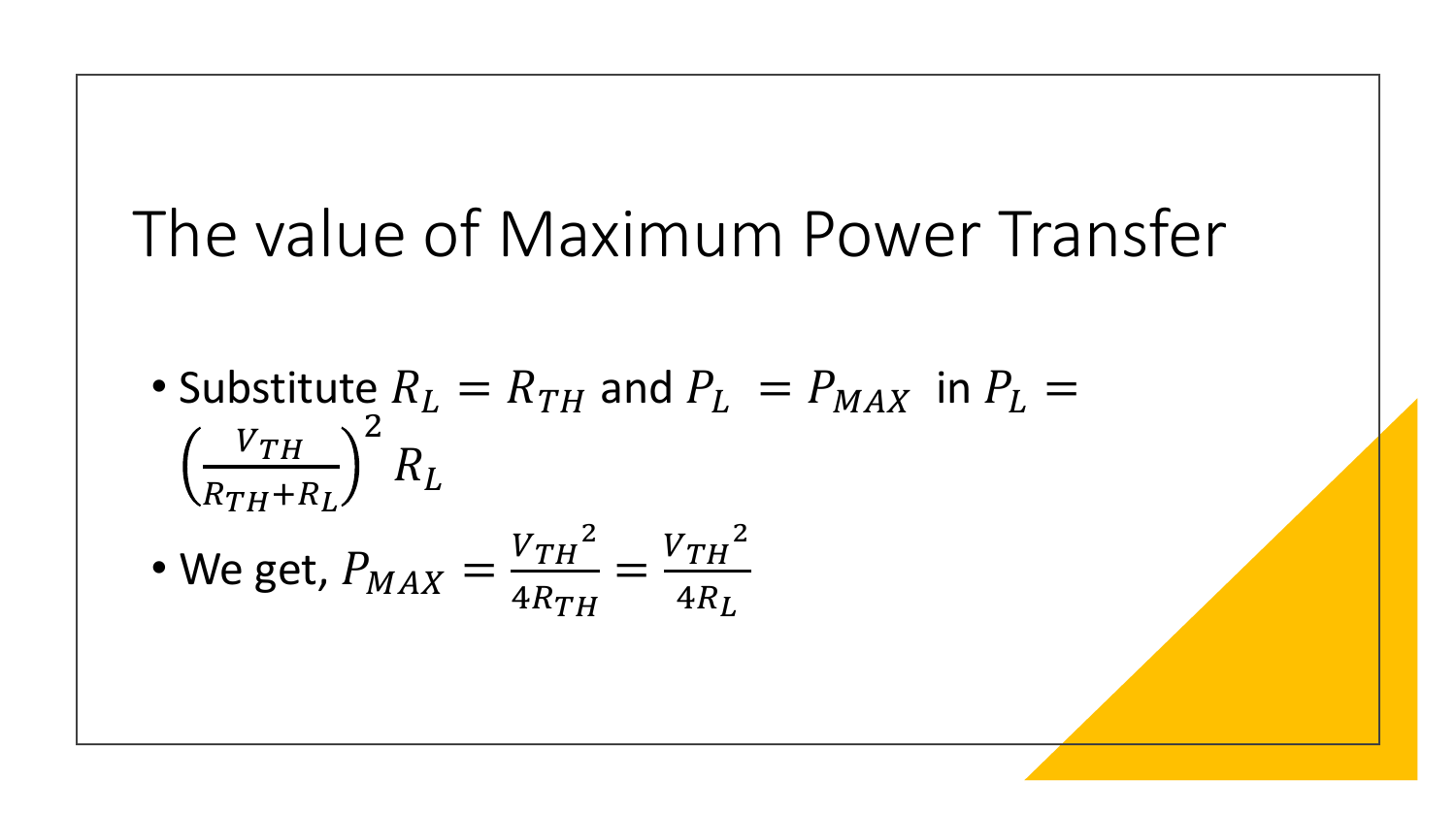## Efficiency of Maximum Power Transfer

- We can calculate the efficiency of maximum power transfer,  $\eta_{max}$ using formula  $\eta_{max} = \frac{P_{MAX}}{P_{max}}$  $P_{\mathcal{S}}$
- Where,  $P_{MAX}$  is the maximum amount of power transferred to the load and  $P_S$  is the amount of power generated by the source.
- Power generated by the source  $P_S = I^2(R_{TH} + R_L)$

• Since 
$$
R_{TH} = R_L
$$
 therefore  $P_S = 2I^2 R_{TH} = 2I^2 R_L = \frac{V_{TH}^2}{2R_{TH}} = \frac{V_{TH}^2}{2R_L}$ 

• 
$$
\eta_{max} = \frac{P_{MAX}}{P_S} = \frac{\frac{V_{TH}^2}{4R_{TH}}}{\frac{V_{TH}^2}{2R_{TH}}} = \frac{1}{2}
$$

• Therefore, the efficiency of maximum power transfer is **50 %**.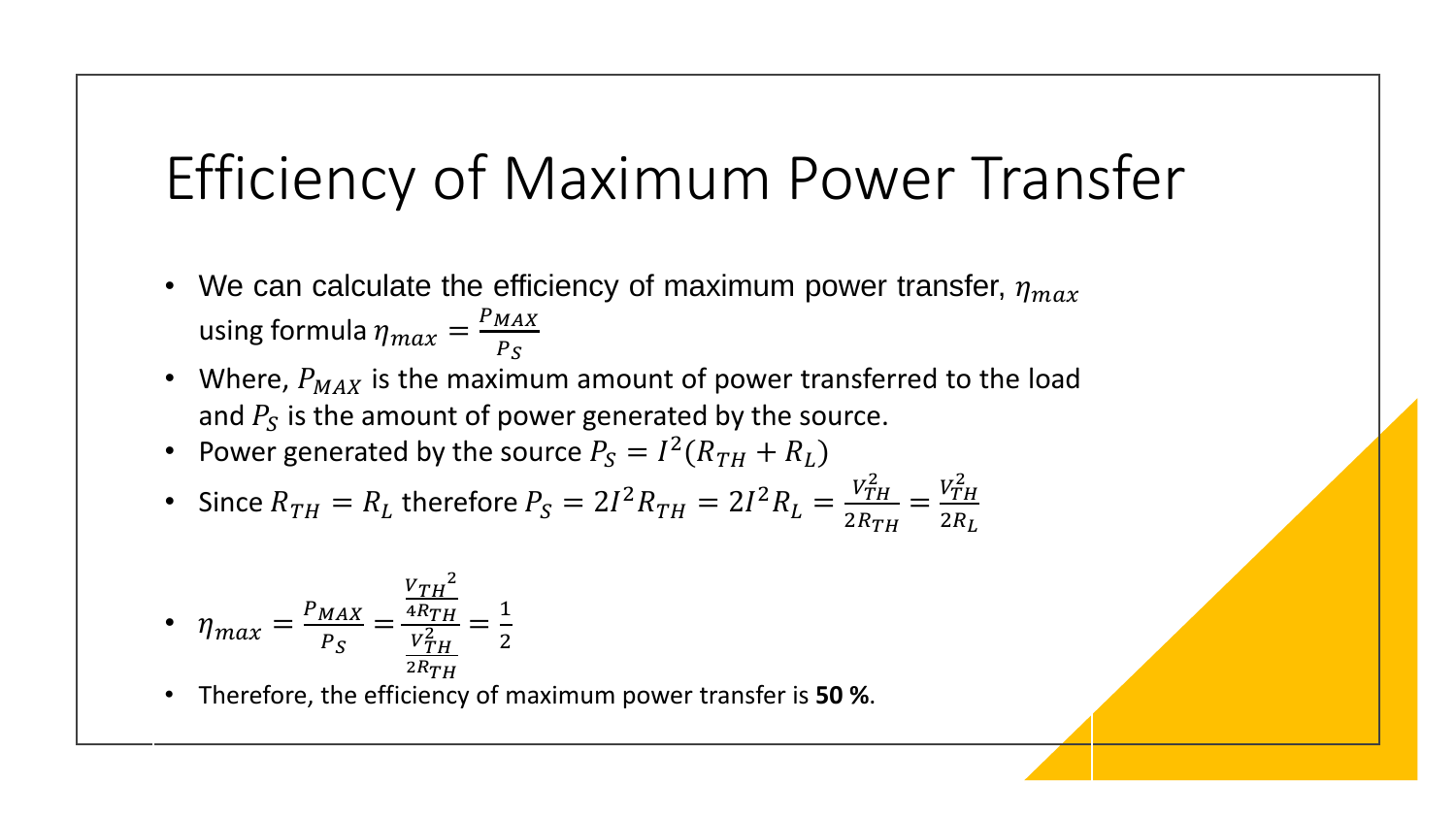#### Question-1

Find the **maximum power** that can be delivered to the load resistor  $R_1$ of the circuit shown in the following figure

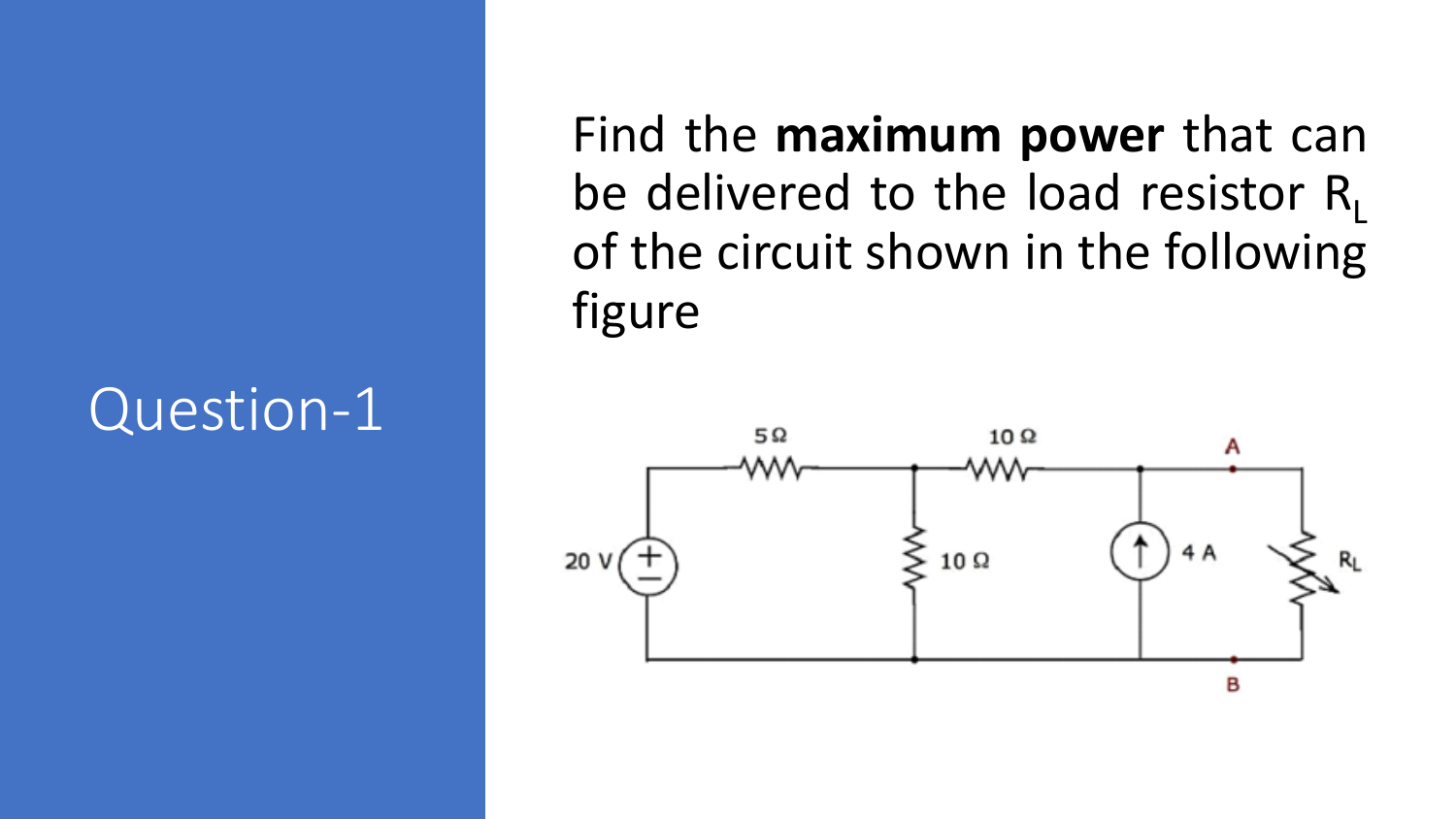### Solution

**Step 1** − Using Thevenin's Theorem we calculated the Thevenin's equivalent circuit to the left side of terminals A & B. We can use this circuit now. It is shown in the following figure.



**Step 2** − Replace the part of the circuit, which is left side of terminals A & B of the given circuit with the above Thevenin's equivalent circuit. The resultant circuit diagram is shown in the following figure.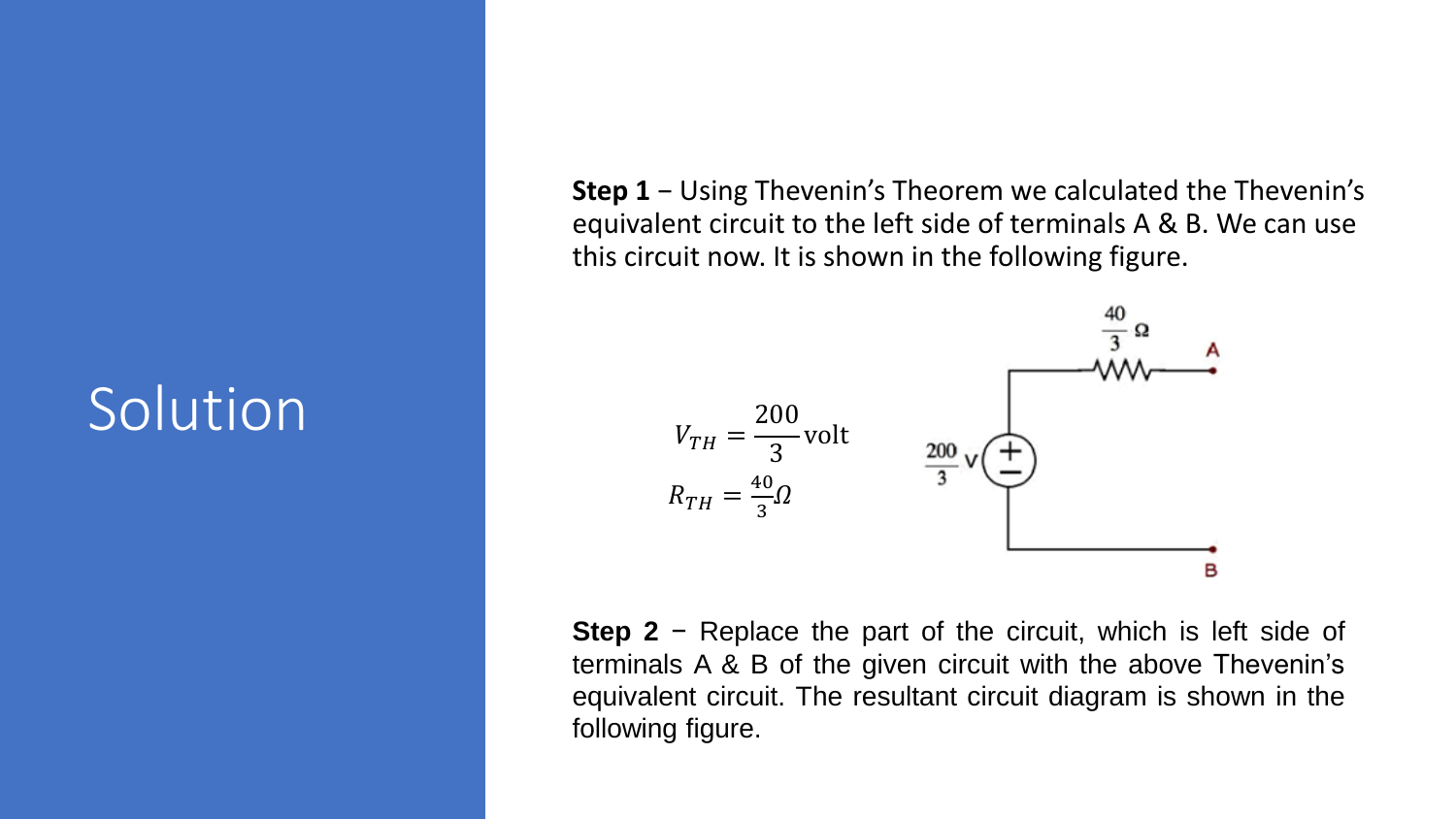Solution

**Step 2** − Replace the part of the circuit, which is left side of terminals A & B of the given circuit with the above Thevenin's equivalent circuit. The resultant circuit diagram is shown in the following figure.



**Step 3** − We can find the maximum power that will be delivered to the load resistor,  $R_1$  by using the following formula

$$
P_{MAX} = \frac{{V_{TH}}^2}{4R_{TH}} = \frac{(\frac{200}{3})^2}{4 \times \frac{40}{3}} = \frac{250}{3}watts
$$